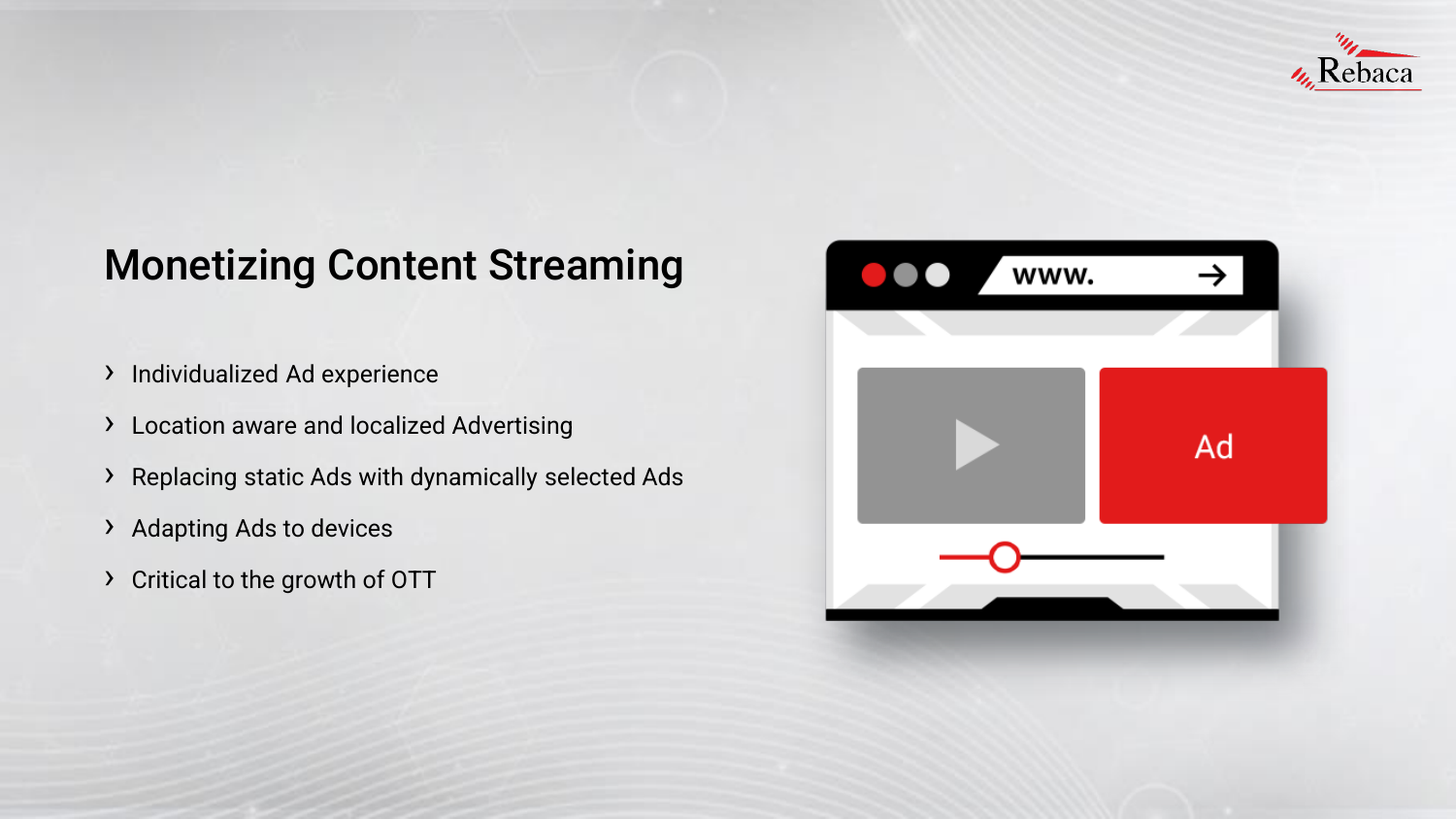

### Dynamic Ad Insertion (DAI)

- › Insert Ads either at Streaming (Server) or Playback (Client) endpoint
- › Serve Ads into linear, live or VOD content
- › Manifest manipulation by stitching targeted Ads and content
- › Bypass Ad blockers and deliver personalized Ads
- › Based on VAST (Video Ad Serving Template) standard



**Custom Ad Content based on** 





**User Location** 

**User Devices** 

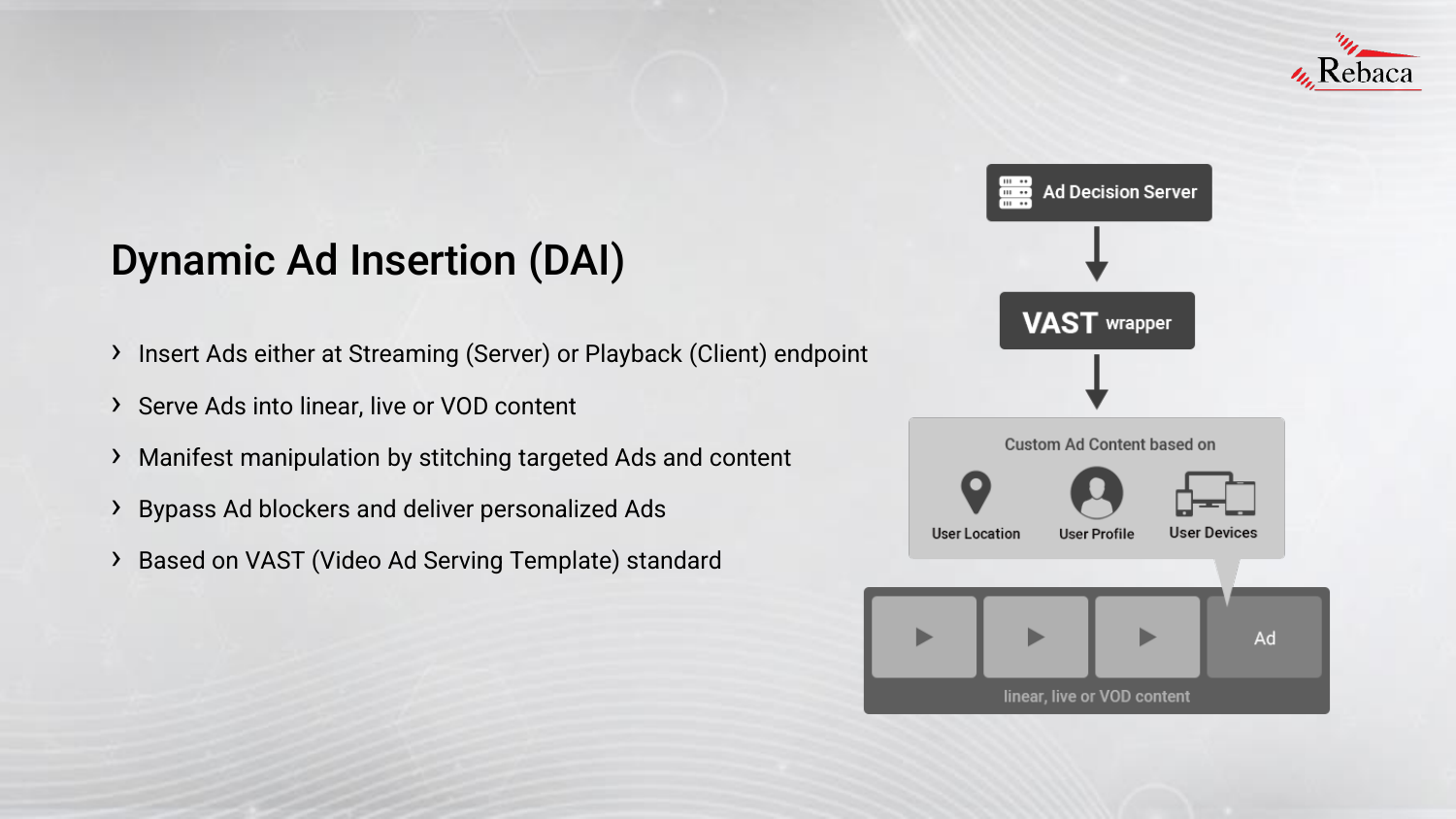

### Server Side Ad Insertion

- › Handling of SCTE-35 markers in source content
- › Interfaces with VAST compliant Ad Decision Server with personalized data
- › Ad Assets are ingested, transcoded and conditioned to match content
- › Manifest manipulation to seamlessly insert Ads within the Ad markers
- › Beacons firing, Analytics and Telemetry data for tracking

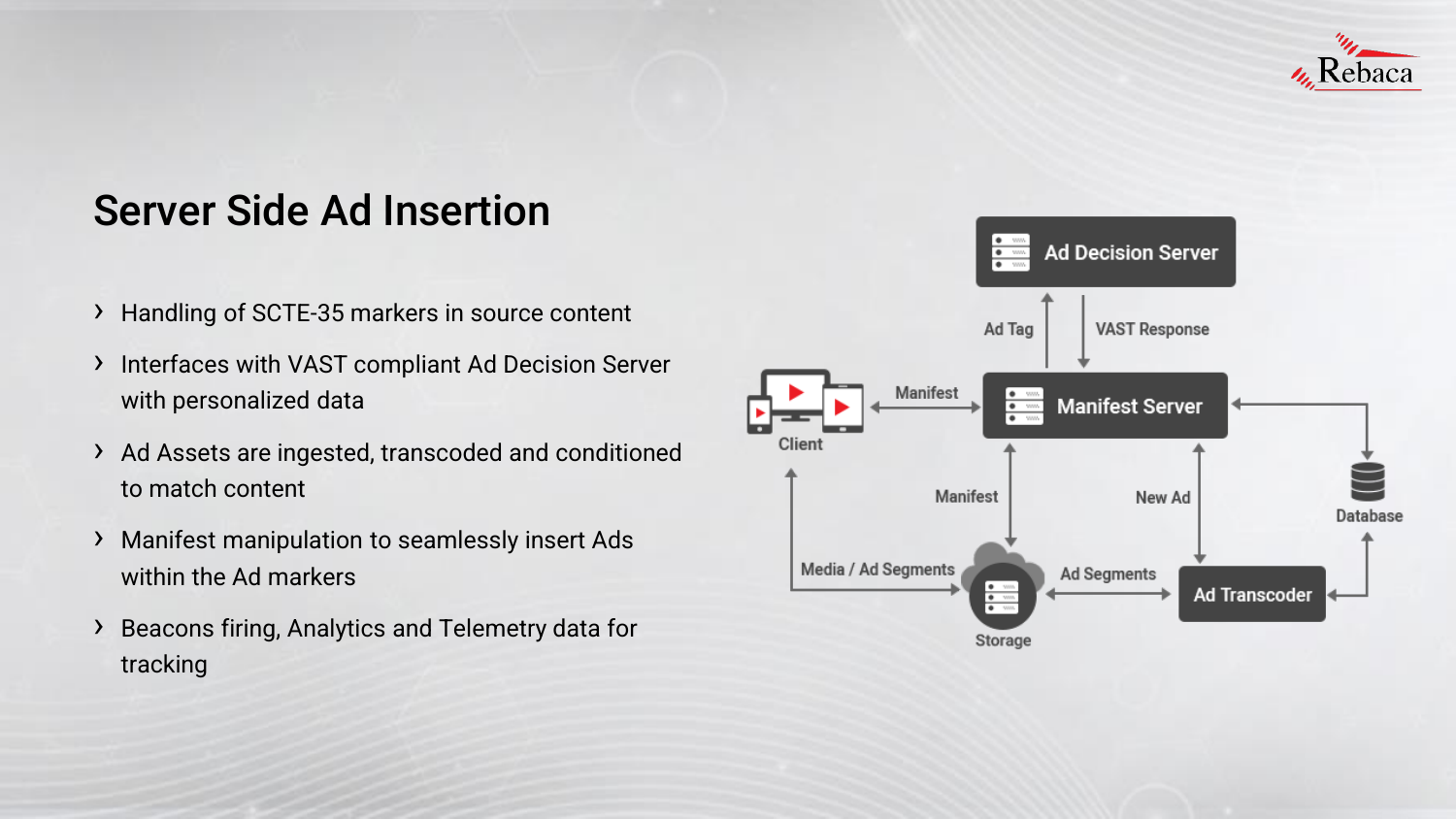

# Client Ad Insertion

- › Insert Ads in the client application based on VAST
- › Support Linear Ads Preroll, Midroll and Postroll
- › Support Ad choices for user selection
- › Support for Skippable and Clickable Ads
- › Companion Ad as a static image or video
- › Can work with any Ad Decision and streaming server
- › Analytics to track Ad impressions

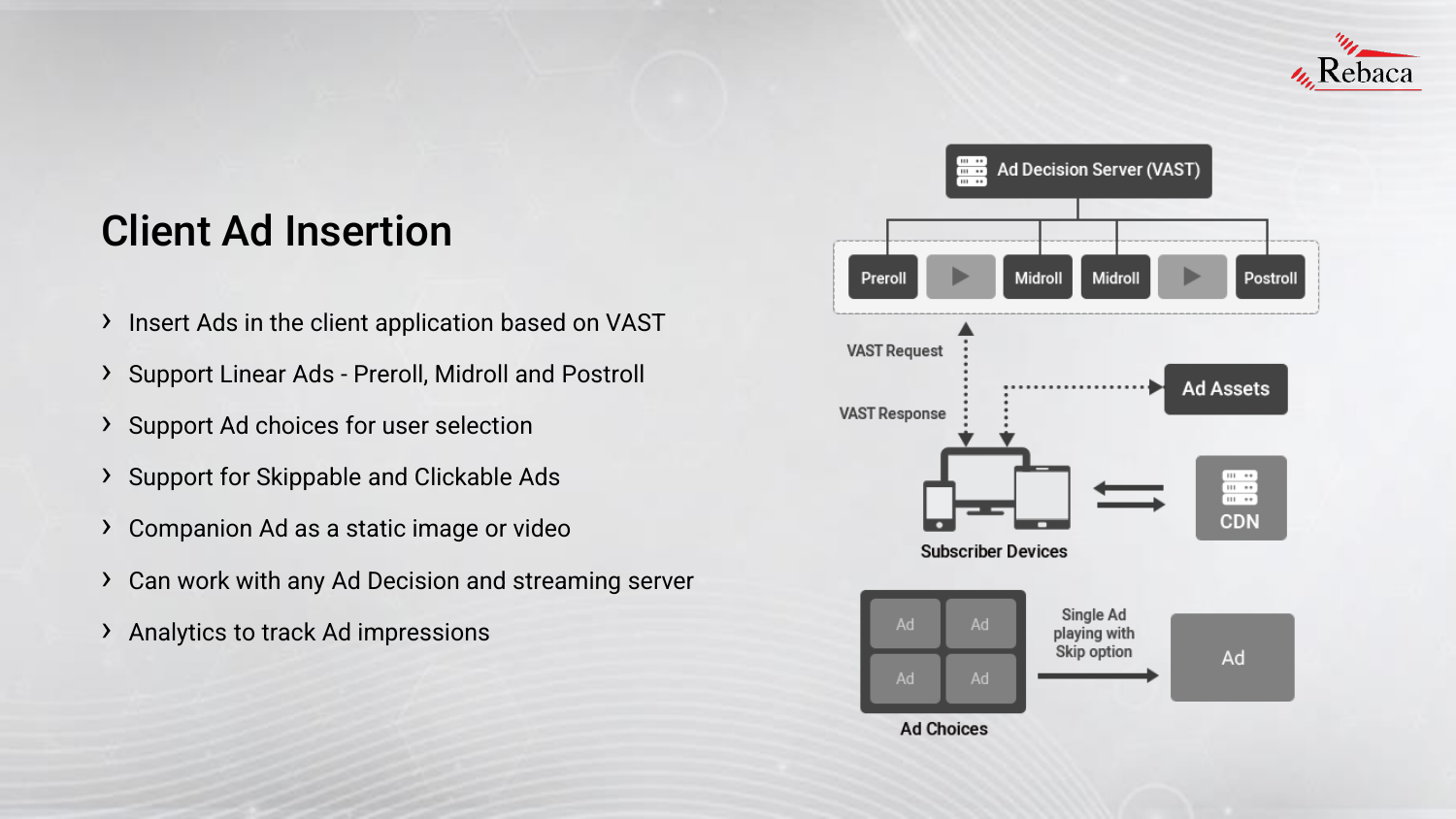

# Rebaca Expertise

#### **End to End SSAI implementation**

- › SCTE-35 events handling for DASH and HLS
- › Manifest manipulation and Integration with Ad decision server
- › On-the-fly Ad ingestion, storage and streaming
- › Analytics and Telemetry

#### **Client Side Ad Insertion**

- › Based on VAST standard
- › Support Preroll, Midroll, Postroll, Ad choices and Companion Ads
- › Analytics for Ad impressions
- › Cross platform support